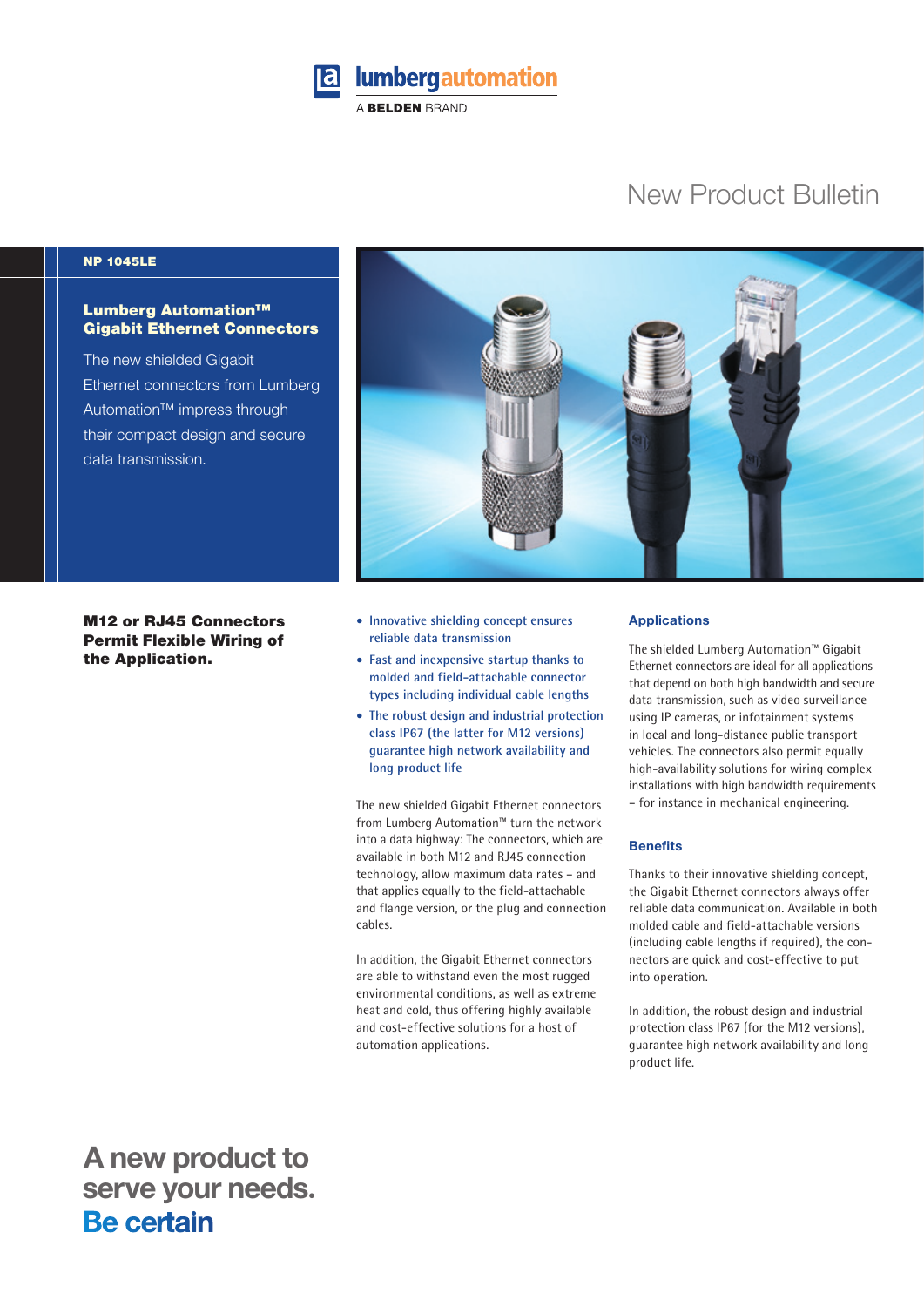

# High Flexibility Thanks to M12 or RJ45 Connection Technology

The Gigabit Ethernet connectors support data rates of up to 10 Gbps. An innovative shielding concept that also covers the individual wire pairs guarantees reliable data transmission even in case of strong electromagnetic fields. The connectors also feature a robust design, a temperature range from up tp -30°C to +90°C and industrial protection class IP67 for the M12 version. They thus ensure high network availability even under rugged environmental conditions. And, incidentally, they also have a long product life.

## **The Advantages at a Glance**

- Gigabit speeds up to 10 Gbps
- Innovative shielding concept with high resistance to electromagnetic interference
- Flexibility thanks to different versions
- Shockproof and vibration-proof M12 connection technology
- Industrial protection class IP67 (RJ45: IP20)
- Temperature range from up to -30°C to +90°C
- Long product life
- Transmission properties for Cat 6 and Cat 6A compliant with IEC PAS 61076-2-109
- EN 50155 approval for use in railroad vehicles applied for
- Can be ideally combined with Hirschmann™ Industrial Ethernet switches and Belden® cables





Innovative shielding concept ensures reliable data transmission.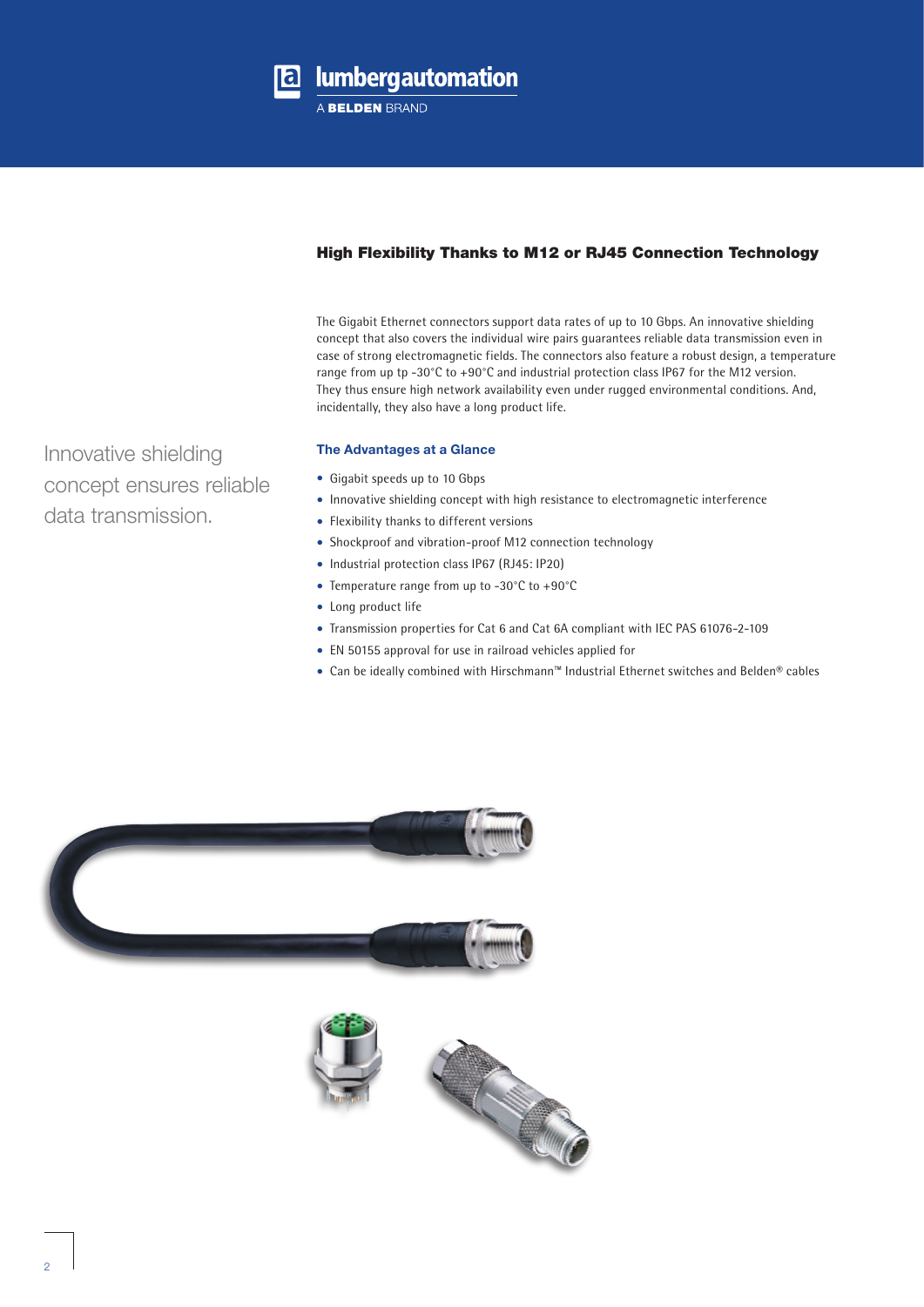

# Technical Information

| <b>Product Description</b>                                               |                                                                                                                                                                  |                                                                                                                                           |                                                                                                                                                                 |                                                                                                                            |  |
|--------------------------------------------------------------------------|------------------------------------------------------------------------------------------------------------------------------------------------------------------|-------------------------------------------------------------------------------------------------------------------------------------------|-----------------------------------------------------------------------------------------------------------------------------------------------------------------|----------------------------------------------------------------------------------------------------------------------------|--|
| <b>Type</b>                                                              | 0985 478 600/* M                                                                                                                                                 | 0985 478 602/* M                                                                                                                          | 0986 EMC 600                                                                                                                                                    | 0986 EFC 651                                                                                                               |  |
|                                                                          |                                                                                                                                                                  |                                                                                                                                           | {{#⊬)                                                                                                                                                           |                                                                                                                            |  |
| <b>Description</b>                                                       | Cord sets, single-ended, M12,<br>Industrial Ethernet Data cable for<br>GigaBit Applications, single-ended,<br>molded with M12 male connector.<br>8 poles X coded | Cord sets, single-ended, RJ45,<br>Industrial Ethernet Data cable for<br>GigaBit Applications, single-ended,<br>molded with RJ45 connector | Field attachable connector, M12<br>male connector with threaded<br>joint, shieldable, assembling<br>with insulation displacement<br>connection, 8 poles X coded | Receptacle connectors, M12 female<br>connector for front mounting,<br>assembling with Printed contacts,<br>8 poles X coded |  |
| <b>Technical Data</b>                                                    |                                                                                                                                                                  |                                                                                                                                           |                                                                                                                                                                 |                                                                                                                            |  |
| <b>Operating Temperature</b>                                             | $-30^{\circ}$ C to $+90^{\circ}$ C                                                                                                                               | -20 $^{\circ}$ C to +75 $^{\circ}$ C                                                                                                      | -25 $^{\circ}$ C to +85 $^{\circ}$ C                                                                                                                            | -25 $\mathrm{^{\circ}C}$ to +85 $\mathrm{^{\circ}C}$                                                                       |  |
| <b>Housing/Molded Body</b>                                               | TPU                                                                                                                                                              | TPU                                                                                                                                       | Zinc diecasting, nickel-plated                                                                                                                                  | CuZn, nickel-plated                                                                                                        |  |
| <b>Insert</b>                                                            | PA                                                                                                                                                               | PC                                                                                                                                        | PA                                                                                                                                                              | PA                                                                                                                         |  |
| Contact                                                                  | CuZn, gold-plated                                                                                                                                                | CuZn, gold-plated                                                                                                                         | CuZn, gold-plated                                                                                                                                               | CuZn, gold-plated                                                                                                          |  |
| Receptacle Shell/Knurled Screw/-nut/<br><b>Hexagon Screw/-nut/Sleeve</b> | CuZn, nickel-plated                                                                                                                                              | CuZn, nickel-plated                                                                                                                       | CuZn, zinc diecasting,<br>nickel-plated                                                                                                                         | CuZn, nickel-plated                                                                                                        |  |
| 0-Ring                                                                   | $\overline{\phantom{0}}$                                                                                                                                         |                                                                                                                                           |                                                                                                                                                                 | <b>FPM</b>                                                                                                                 |  |
| <b>Mechanical Data</b>                                                   |                                                                                                                                                                  |                                                                                                                                           |                                                                                                                                                                 |                                                                                                                            |  |
| <b>Protection Class</b>                                                  | IP67 (Only in locked position with<br>its proper counterparts.)                                                                                                  | <b>IP20</b>                                                                                                                               | IP67 (Only in locked position with<br>its proper counterparts.)                                                                                                 | IP67 (Only in locked position with<br>its proper counterparts.)                                                            |  |
| <b>Mode of Connection</b>                                                |                                                                                                                                                                  |                                                                                                                                           | Insulation displacement<br>connection technology                                                                                                                | <b>Printed contacts</b>                                                                                                    |  |
| <b>Electrical Data</b>                                                   |                                                                                                                                                                  |                                                                                                                                           |                                                                                                                                                                 |                                                                                                                            |  |
| Nominal Current at 40°C                                                  | 0.5A                                                                                                                                                             | 1A                                                                                                                                        | 0.5A                                                                                                                                                            | 0.5A                                                                                                                       |  |
| <b>Nominal Voltage</b>                                                   | 48V                                                                                                                                                              | 50 V DC                                                                                                                                   | 48 V                                                                                                                                                            | 48 V                                                                                                                       |  |
| <b>Insulation Resistance</b>                                             | $>10^9 \Omega$                                                                                                                                                   | $>10^9 \Omega$                                                                                                                            | $>10^9 \Omega$                                                                                                                                                  | $>10^9 \Omega$                                                                                                             |  |
| <b>Pollution Degree</b>                                                  | $\mathbf{3}$                                                                                                                                                     | 3                                                                                                                                         | 3                                                                                                                                                               | 3                                                                                                                          |  |

| <b>Product Description</b>   |                                                                                                                                                |                                                                                                                             |  |  |  |
|------------------------------|------------------------------------------------------------------------------------------------------------------------------------------------|-----------------------------------------------------------------------------------------------------------------------------|--|--|--|
| <b>Type</b>                  | 0985 478 601/* M                                                                                                                               | 0985 478 603/* M                                                                                                            |  |  |  |
|                              | 卌→ ))                                                                                                                                          | <del>{{   +</del> +)}                                                                                                       |  |  |  |
|                              |                                                                                                                                                |                                                                                                                             |  |  |  |
|                              |                                                                                                                                                |                                                                                                                             |  |  |  |
| <b>Description</b>           | Cord sets, double-ended, M12-M12, Industrial Ethernet Data cable for<br>GigaBit Applications, molded with M12 male connectors, 8 poles X coded | Cord sets, double-ended, RJ45-RJ45, Industrial Ethernet Data cable for<br>GigaBit Applications, molded with RJ45 connectors |  |  |  |
| <b>Technical Information</b> | see 0985 478 600/* M                                                                                                                           | see 0985 478 602/* M                                                                                                        |  |  |  |